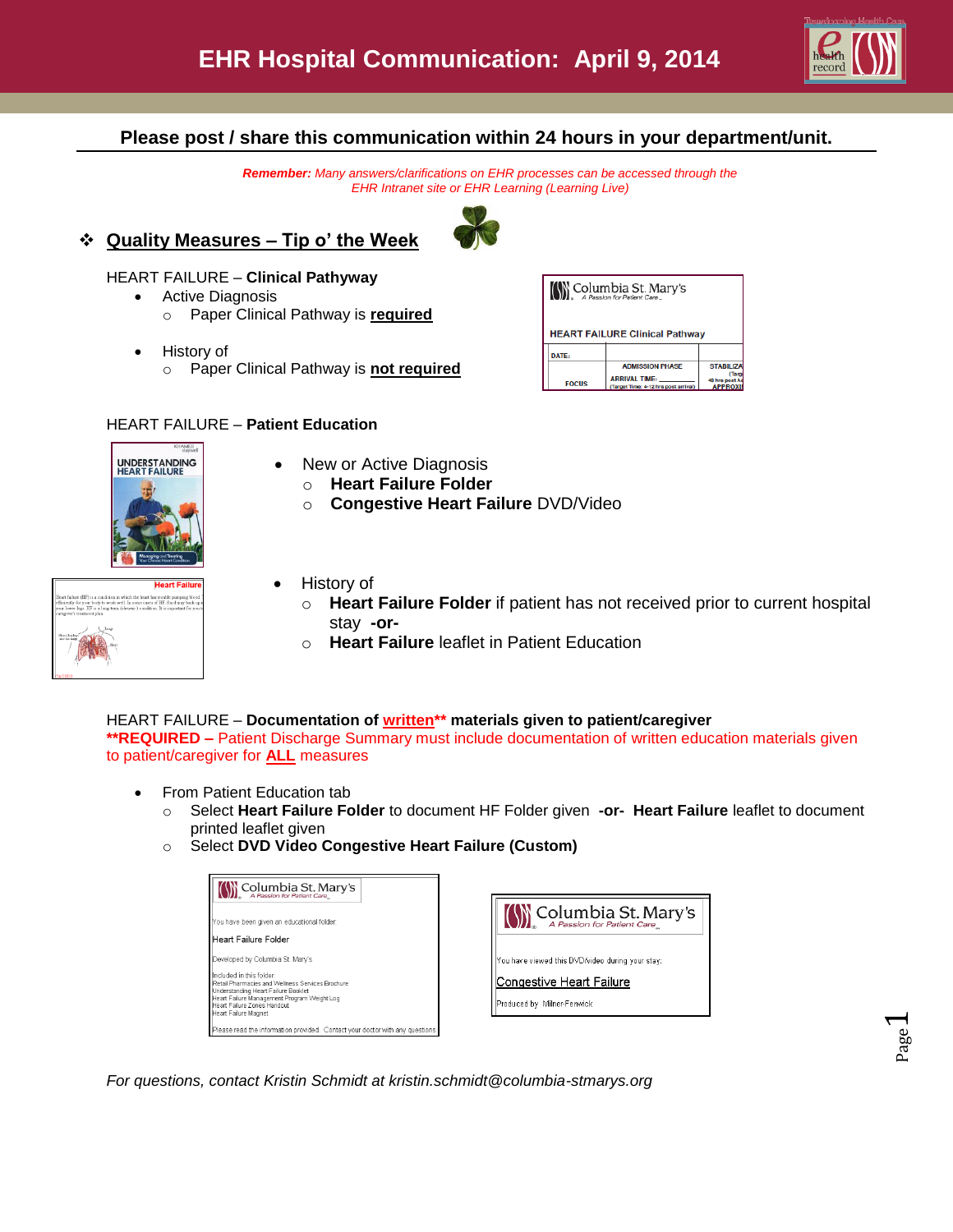

Patient Care Un<br>Admit Date/Tin ame: TEST, LC .<br><mark>Gender:</mark> Femak<br>Ethnicity: No inf rimary Care Pr

> neral Discha Other Disch

# **Depart – USB Flash Drive Options – Beginning April 10th**

The 2 boxes of information on the lower left of the Depart window is being removed. Meaningful Use reporting is no longer being driven from this documentation.

> □ Patient requested discharge summary copied to a CSM issued USB flash drive. Patient received discharge summary copied to a CSM issued USB flash drive.

Patients/Caregivers wishing electronic medical record information should be directed to the patient portal, **CSM Connect**. Follow your unit/department process for signing up patients.

For extensive medical record information (i.e. copies, etc), please refer them to Medical Records.

*For questions, contact Chris Kalies at Christine.Kalies@columbia-stmarys.org*

# **Micro Orders - Required Source Fields** *(Effective 4/14/14 for Clinicians and Providers)*

- $\overline{\circ}$  Completed to see if certain information can default and speed up the ordering process on these tests.
- $\circ$  A review was completed with IS and Lab and a spreadsheet was filled out with the specific build changes.
- o Defaulting specimen description and/or specimen source since they are both required fields.
- o Affects 17 PowerPlans, and will not lose favorites
- o Examples include:
	- source & descr: Vaginal/Rectal
	- $\checkmark$  source & descr: Bronchial Alveolar Lavage
	- $\checkmark$  source & descr: Bronchial Alveolar Lavage
	- $\checkmark$  source & descr: Sputum
	- $\checkmark$  source & descr: Cerebrospinal Fluid

# **Pathology Order Changes** *(Effective 4/15/14 for Clinicians and Providers)*

Currently, pathology orders are a two order subphase. These orders include Pathology Request, Pathology NGyn Request, and Pathology Gyn Request.

|                                               | + Add   Tocument Medication by Hx.   Reconcilation =   & Check Interactions   External Rx History   Rx Plans (0): No Benefit Found + |                               |      | <b>Status</b><br>Meds History & Adm. Med |
|-----------------------------------------------|--------------------------------------------------------------------------------------------------------------------------------------|-------------------------------|------|------------------------------------------|
| Orders Medication List   Document In Plan     |                                                                                                                                      |                               |      |                                          |
|                                               | 4 % O + Add to Phase + A Check Alerts Start: Now                                                                                     | Duration: None<br><b>Cold</b> |      |                                          |
| View<br>Orders for Signature                  | 85<br>Ÿ.<br>Component:                                                                                                               | Status                        | Dose | Details                                  |
| E Plans                                       | Pathology Tissue Request Subphase (Planned Pending)                                                                                  |                               |      |                                          |
| Document In Plan                              | El Laboratory                                                                                                                        |                               |      |                                          |
| Medical                                       | <b>C3</b> [7] Pathology Tissue Request                                                                                               |                               |      | Start Date T;N                           |
| Pathology Gyn Request Subphase (Planned F   R | <sup>+</sup> Histology Notifier                                                                                                      |                               |      | Blood, Collected, T:N, Nurse collect     |
| Pathology NGYN Request Subphase (Planned      |                                                                                                                                      |                               |      |                                          |
| Pathology Tissue Request Subphase (Planned    |                                                                                                                                      |                               |      |                                          |

On 4-15-2014 we will be simplifying the process and allowing you to place these as one inclusive order without use of a subphase.

*For questions contact Suzanne Wilkerson, MD @ [swilkers@columbia-stmarys.org](mailto:swilkers@columbia-stmarys.org)*

### **Updated Change Enhancement Request Form** *(Effective Now)*

Located on the CSM Intranet>Physician Orders & Toolkits>Change Enhancement Request